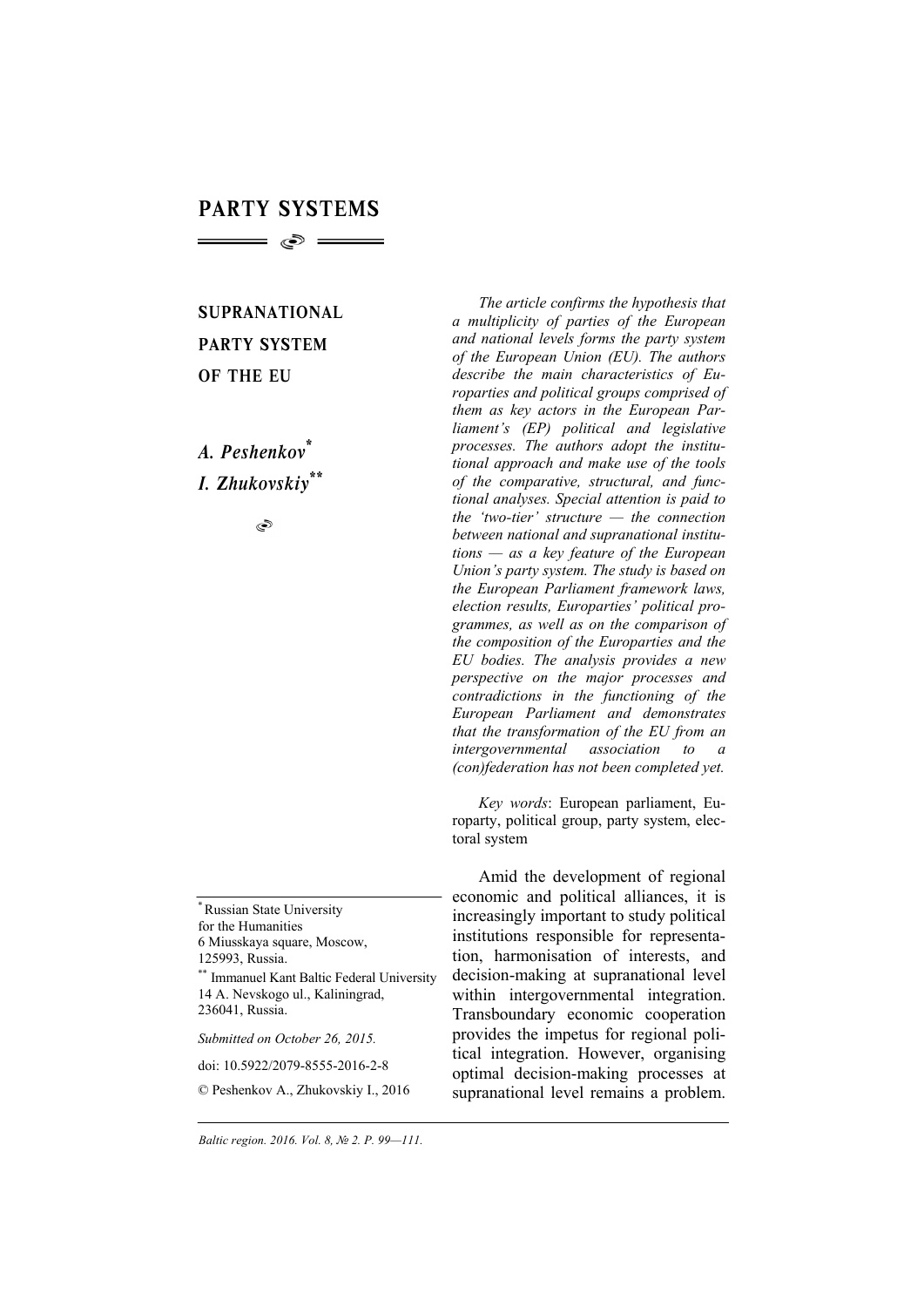This necessitates studying the development of the European Parliament (EP) and the role of political parties comprising the supranational party system of the European Union, ensuring decision-making, and legitimising these decisions based on interest representation.

## Structural and functional features of Europarties

Key agents of political process taking place in the European Parliament are political groups consisting of European-level parties (Europarties)<sup>1</sup>. Europarties are umbrella organisations bringing together national parties committed to a common ideology and political programme [14]. Individual membership in Europarties is also possible for members of national parliaments and the EP.

During EP elections, voters elect only national parties — some the of them constitute Europarties, others act without the support of the latter. National parties compete for votes allocated to each country within the national apportionment of MEP seats. Thus, election campaigns focus primarily on national agendas [15].

Europarties are financed by the EU funds and private donations. They have the right to campaign at European level<sup>2</sup>. Funds are allocated in line with the objectives stated in the political programmes of Europarties.

A key characteristic of Europarties is their two-tier structure, which includes national and supranational components. National parties serve as channels for recruiting members of the political elite, who interact with electoral groups in EU member states through representing their interests. Further, national parties set up Europarties, which influence the formation of coalitions and the functioning of the EU governing bodies.

This particularity is a result of the conditions, in which Europarties develop in the EU — an intergovernmental association, which has created a system of supranational coordinating and governing institutions. In this sense, the European Parliament — as well as the European-level partybuilding process — is of a partly artificial nature. Its emergence was not a result of political struggle and its gradual institutionalisation, which shaped modern institutions of parliamentarism and political parties. It is a product of agreements between states and political elites, a result of 'political engineering' at the supranational level [6; 10]. Thus, the question of long-term stability and independence of supranational EU institutions remains relevant.

Increasing international integration requires securing its legitimacy from citizens of European countries, which necessitated the transition to direct EP

 $\overline{a}$ 

 $<sup>1</sup>$  For the first time, the notion of Europarty was introduced in the Maastricht Treaty</sup> of 1992: 'Political parties at European level are important as a factor for integration within the Union. They contribute to forming a European awareness and to expressing the political will of the citizens of the Union' (Article 138a). The Treaty of Amsterdam (1997) laid down Europarty financing rules. The Treaty of Nice (2001) specified that 'The Council… shall lay down the regulations governing political parties at European level and in particular the rules regarding their funding'.

<sup>&</sup>lt;sup>2</sup> This right is governed by EU Regulation No. 1624/2007 (2007). Allocated funds cover administrative costs and expenditure relating to technical support, meetings, research, awareness campaign, etc.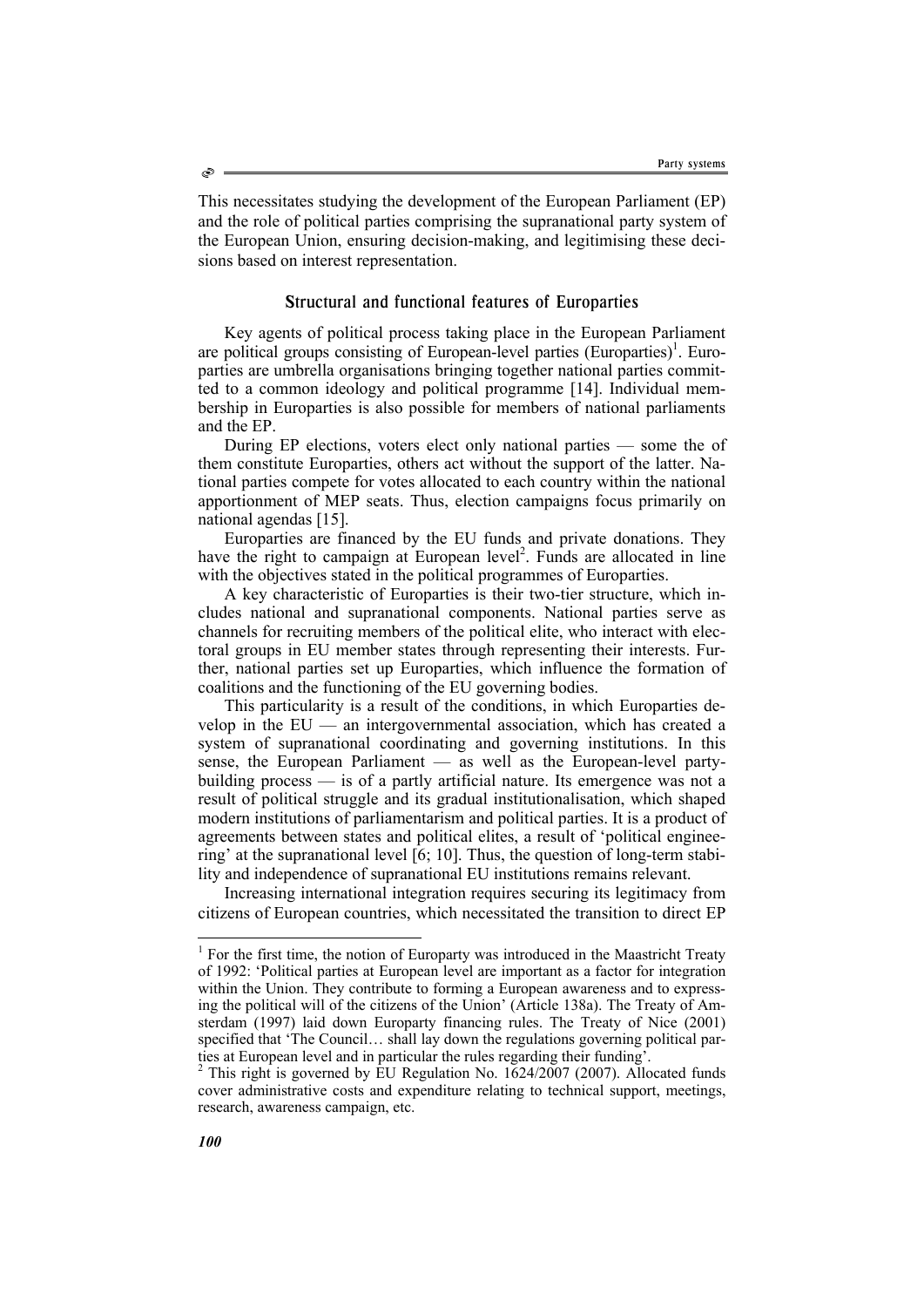l

elections in 1979. This provided the impetus for political struggle and coalition formation in the framework of European integration institutions. As European level coalitions of national parties, Europarties had been developing long before their formalisation in the 1992 Maastricht Treaty.

In the 1970s, the first three Europarties emerged. These were the European People's Party, Party of European Socialists, European Liberal Democrat and Reform Party. They did not have a strict organisational structure; their coordination was carried out by regular congresses. The weakness of party hierarchy was reflected in Europarty manifestos, often featuring vague or openly populist statements. Gradually, the political party spectrum became diverse, as new Europarties emerged (the far-right, the green, regionalists, etc.). The new Europarties strived to reach a coordinated position for EP elections. At the same time, due to a weak organisational structure and vagueness of their political programmes, Europarties largely depended on the supranational institutions of the EU [26].

Despite the rather low political status of Europarties, they fulfilled a number of important functions, including raising awareness of European processes among voters in the course of EP elections, mitigating differences between national parties at European level, etc. As Europarties developed, they started to coordinate and structure their ideological platforms, thus contributing to the formation of the EP based on the political and ideological rather than the national principle<sup>3</sup>.

In effect, the gradual convergence of national parties brought together by a similar ideology in the framework of European integration processes has been taking place since the establishment of the EP. The transition to direct EP elections in 1979 provided the final impetus for these processes.

In 1990—2000, as European integration was developing and Europarties were being formalised, the objective of coordination was replaced by that of creating a common election platform and political branding. Europarties' function of forming party groups in the EP crystallised during that period.

Without Europarties, the process of party grouping in the EP would be chaotic, the configuration of groups would change after each election, and parliamentary discussion would be dominated by national agendas. At the same time, Europarties still lack direct interaction with voters, and this fact reduces their role in legitimising of the European Parliament. Special attention should be paid to the transformation of national parties into Europarties in new EU member states. The political competition space expands with each new wave of European integration and new parties are created [3—5].

The functions of Europarties are not limited to the formation of political groups. Europarties can influence EU governing bodies and decision-making processes in several ways. Firstly, Europarties participate in coordination meetings with heads of state and government (influence on the European Council). Secondly, the positions of Europarties and affiliated European

<sup>&</sup>lt;sup>3</sup> Nation-based grouping of parties in the EP is impossible due to the institutional barrier requiring that each EP party group include MEPs from at least seven EU countries. Structuring of political movements at the supranational level make it possible for Europarties to set up party efficient groups through amalgamating several Europarties with a similar political and ideological platform.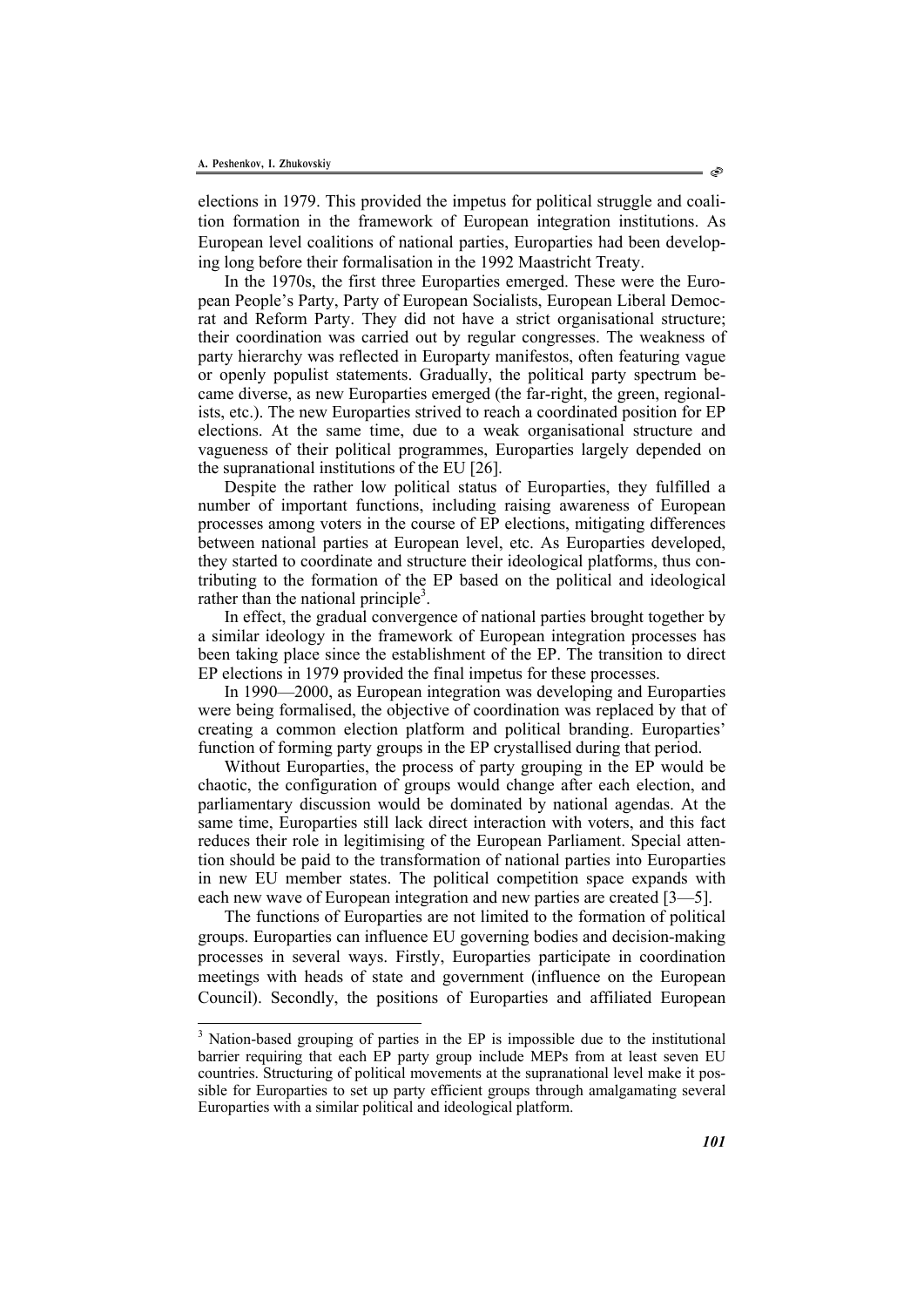Commission members are coordinated. Europarties also influence the political process through supporting their EC candidates [27]. The Treaty of Lisbon governs the right of Europarties holding the majority of votes to put up a candidate for the position of President of European Commission. In 2014, the European People's Party used this option to nominate Donald Tusk for the position of President of European Council. Thus, Europarties can influence EU governing bodies through delegating their members. A comparative analysis of Europarty representation in EU supranational structures is one of the indicators taken into account when evaluating their influence (table 1).

A comparative analysis shows that there are four leading parties (EPP, PES, ALDE, AECR) accounting for 70% seats in the European Parliament. Members of the Big Four hold 29 out of 30 seats in the European Council and all Commissioner Offices in the European Commission. The other 11 Europarties account for approximately 20% MEP seats and 1 member of the European Council.

The financing of Europarties out of EU funds is rather limited (the largest Europarty — the EPP — receives approximately 8m euros and the smallest — AENM — only 0.35m; these moneys cover three-year salary of a MEP [13]). However, Europarties can accept private donations of 12,000 euro per year [11] and donations from national parties, if the total sum does not exceed 40% of their annual budget.

From the perspective of internal structure of Europarties is characterised by a weak structure suggesting that PMs can vote in the European Parliament and adoption of legislation depends on compromises both between and within political groups. This reduces the significance of the Europarties, which cannot have a top-down influence on election results. At the same time, this does not reduce the risk of a parliamentary crisis, when strictly disciplined groups would block each other's initiatives.

Therefore, one of the key functions of Europarties is taking part in the legislative process through forming political groups in the EP. MEPs join such groups in accordance with their party affiliation [7]. Forming a political group requires at least 25 MEPs representing at least one fifth of the EU member states. According to the results of 2014 elections, eight political groups and independent MEPs work in the European Parliament. Party groups are key actors in the EP political process. Thus, the key indicator used when analysing the balance of political forces in the European Parliament is the proportion of seats held by each group rather than by each Europarty separately (table 2).

Party groups develop a consolidated position, which is not binding during the vote, in line with the political and ideological priorities of party groups. Political groups also participate in the work of committees preparing amendments to legislative acts considered by the EP. Party groups play an important role in organising the functioning of the EP. In particular, a conference of group presidents appoints members of committees, formulates agendas for parliamentary sessions, etc. Political groups can also create joint workgroups for informal exchange of opinions between different political forces in the European Parliament [1].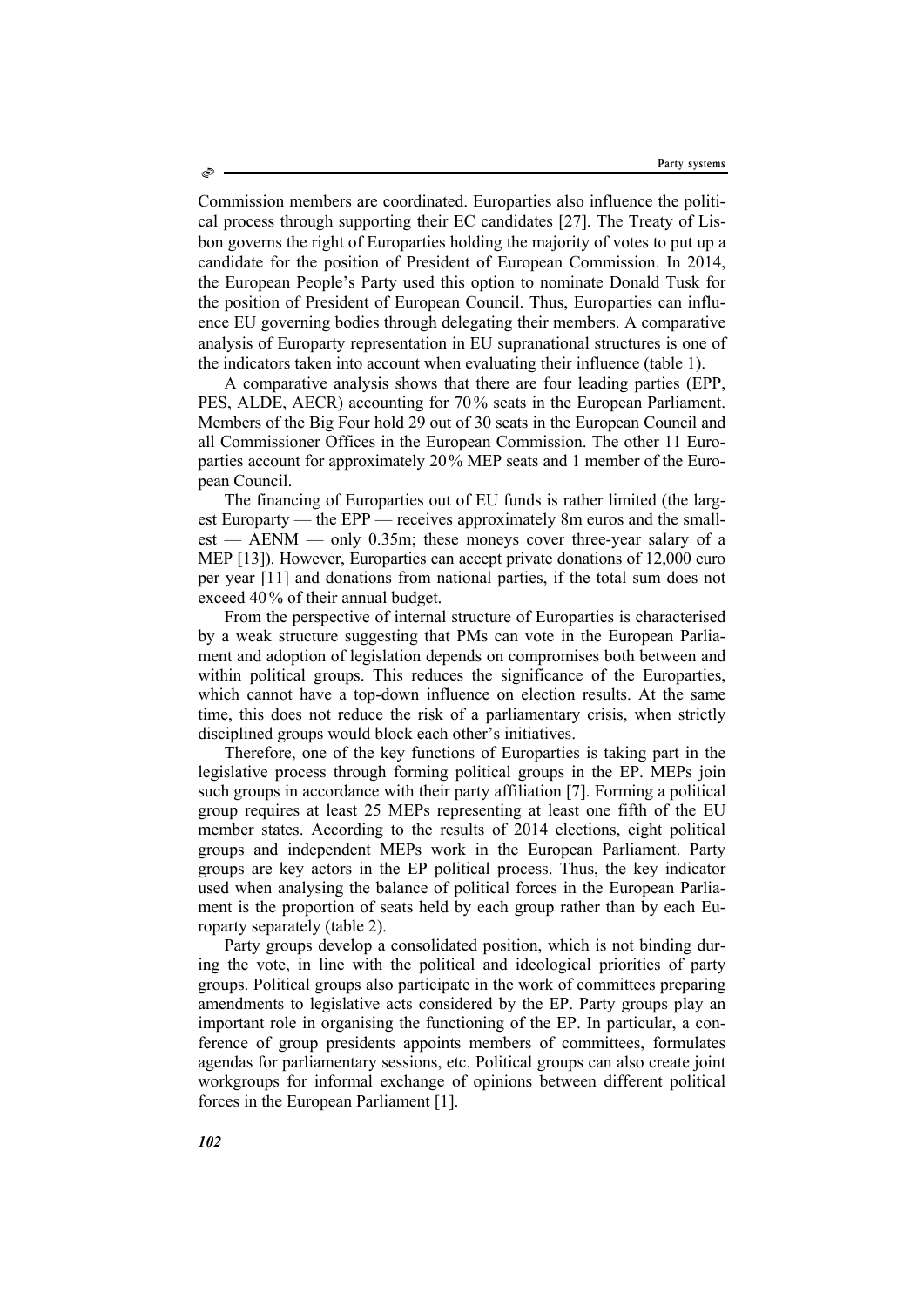*Table 1* 

| $\ddot{\phantom{a}}$ |  |
|----------------------|--|
|                      |  |
|                      |  |
|                      |  |
|                      |  |
|                      |  |
|                      |  |
|                      |  |
| י                    |  |
|                      |  |
| ĺ                    |  |
|                      |  |
|                      |  |
|                      |  |
|                      |  |
|                      |  |
|                      |  |
|                      |  |
|                      |  |
|                      |  |
|                      |  |
|                      |  |
|                      |  |
|                      |  |
|                      |  |
|                      |  |
|                      |  |
|                      |  |
|                      |  |
|                      |  |
|                      |  |
|                      |  |
|                      |  |
| j                    |  |
|                      |  |
|                      |  |
|                      |  |
|                      |  |
|                      |  |
|                      |  |
|                      |  |
|                      |  |
|                      |  |
|                      |  |
|                      |  |
|                      |  |
|                      |  |
|                      |  |
|                      |  |
|                      |  |
|                      |  |
|                      |  |
|                      |  |
|                      |  |
|                      |  |
|                      |  |
|                      |  |
|                      |  |
|                      |  |
|                      |  |
| $\overline{a}$       |  |
|                      |  |
|                      |  |
|                      |  |
|                      |  |
|                      |  |
|                      |  |
|                      |  |
|                      |  |
|                      |  |
|                      |  |
|                      |  |
|                      |  |
| I                    |  |

| Political and ideological<br>platform <sup>4</sup>                            | Christian democracy<br>Conservatism | Social democracy                   | Liberalism                                              | Conservatism                                          | Economic Liberalism | Euroscepticism | Green                      | Democratic socialism             | Communism | Euroscepticism                                 | Right-wing populism | National conservatism | Nationalism                                         | Right-wing populism | Regionalism                  | Interests of minorities | Centrism                        | Euroscepticism                     | Right-wing populism | Nationalism | Christian right-wing                        | Social conservatism | Euroscepticism                       | Euroscepticism                                 |  |
|-------------------------------------------------------------------------------|-------------------------------------|------------------------------------|---------------------------------------------------------|-------------------------------------------------------|---------------------|----------------|----------------------------|----------------------------------|-----------|------------------------------------------------|---------------------|-----------------------|-----------------------------------------------------|---------------------|------------------------------|-------------------------|---------------------------------|------------------------------------|---------------------|-------------|---------------------------------------------|---------------------|--------------------------------------|------------------------------------------------|--|
| $(2015)$ , m euro $[16]$<br>EU funding                                        | 8.09                                | 6.54                               | 2.09                                                    | 1.95                                                  |                     |                |                            | 1.63                             |           | 1.24                                           |                     |                       | 117                                                 |                     | 0.71                         |                         | 0.65                            | 0.52                               |                     |             | 0.46                                        |                     | 0.39                                 | 0.35                                           |  |
| D. Tusk J.-C. Juncker)<br>Number of European<br>Council members<br>(including | ô                                   | ∞                                  | r                                                       |                                                       |                     |                | 0                          |                                  |           | 0                                              |                     |                       | 0                                                   |                     | 0                            |                         | $\circ$                         |                                    |                     |             | 0                                           |                     | $\mathbf{\mathsf{C}}$                | 0                                              |  |
| of EC members<br>Number                                                       | $\overline{14}$                     | ∞                                  | 5                                                       |                                                       |                     |                | 0                          | 0                                |           | 0                                              |                     |                       | 0                                                   |                     | 0                            |                         | $\mathbf{\circ}$                |                                    |                     |             | 0                                           |                     | $\mathsf{C}$                         | 0                                              |  |
| of EP members<br>Number                                                       | 215                                 | 190                                | $\overline{70}$                                         | 50                                                    |                     |                | $\frac{8}{4}$              | 22                               |           | 27                                             |                     |                       | 33                                                  |                     | $\overline{2}$               |                         | $\Box$                          |                                    |                     |             | ∘                                           |                     | $\mathbf{\sim}$                      | 3                                              |  |
| Europarty                                                                     | European People's Party (EPP)       | Party of European Socialists (PES) | (ALDE)<br>Alliance of Liberals and Democrats for Europe | The Alliance of European Conservatives and Reformists | (AECR)              |                | European Green Party (EGP) | Party of the European Left (PEL) |           | Alliance for Direct Democracy in Europe (ADDE) |                     |                       | Movement for a Europe of Nations and Freedom (MENF) |                     | European Free Alliance (EFA) |                         | European Democratic Party (EDP) | European Alliance for Freedom (EAF |                     |             | European Christian Political Movement (ECPM |                     | Europeans United for Democracy (EUD) | Alliance of European National Movements (AENM) |  |

<sup>4</sup> The ideological comparison of Europarties is based on the approach applied in the 'Parties and Elections in Europe' research project using the cleavage model pro-<br>posed by Lipset and Rokkan [15]. 4 The ideological comparison of Europarties is based on the approach applied in the 'Parties and Elections in Europe' research project using the cleavage model proposed by Lipset and Rokkan [15].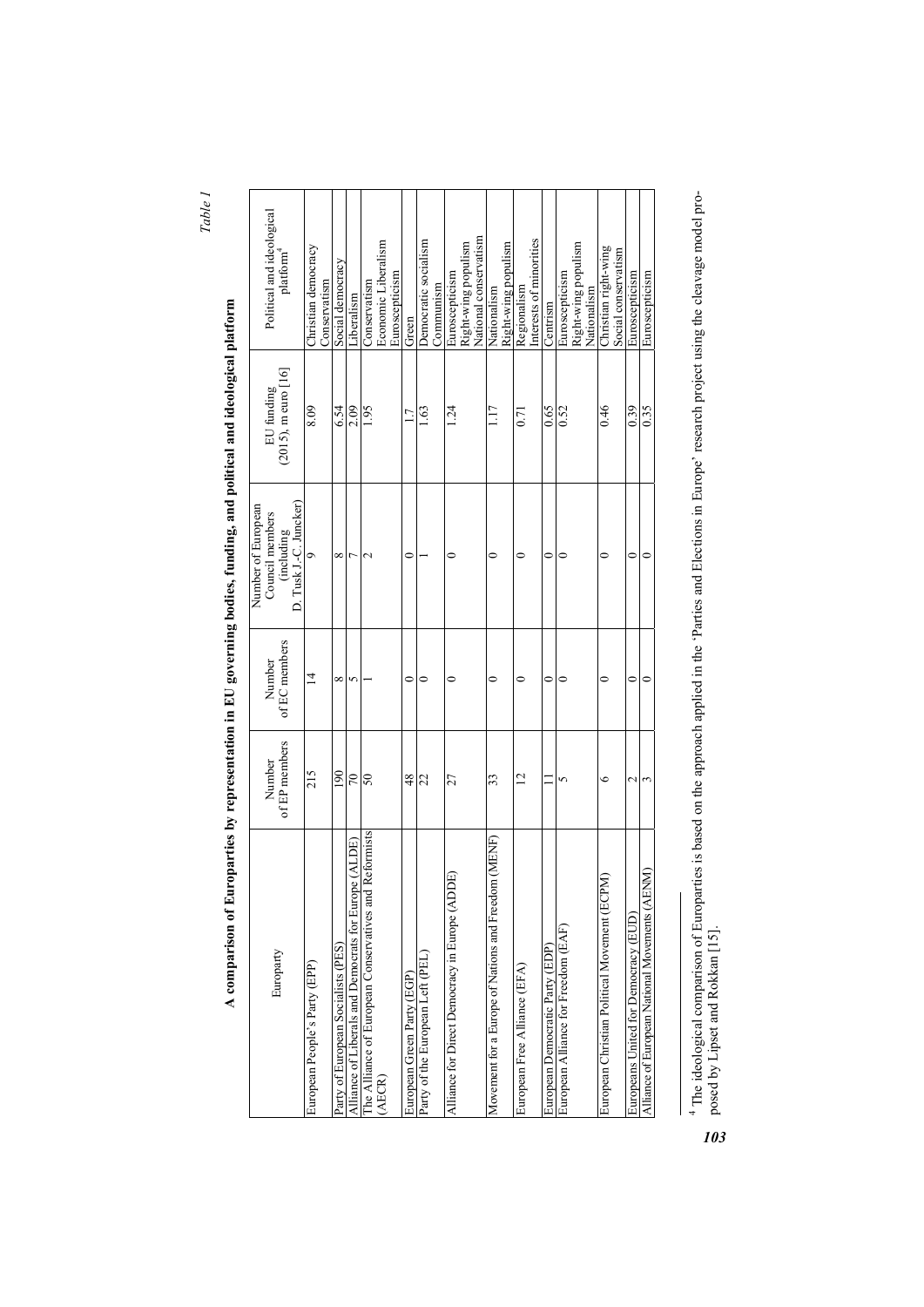*Table 2* 

 $\cdot$ 

| I<br>l           |
|------------------|
| i                |
|                  |
|                  |
| )<br>j<br>l      |
| I                |
|                  |
| l<br>į<br>ļ      |
|                  |
|                  |
|                  |
| l<br>ļ           |
|                  |
| I<br>į<br>١<br>I |
| Ì<br>∝           |
|                  |

| Political groups                                                           | Constituent Europarties <sup>3</sup>                        | Political platform <sup>4</sup> [15] | Number of seats<br>in the $EP$ | % of seats<br>in the $EP$ |
|----------------------------------------------------------------------------|-------------------------------------------------------------|--------------------------------------|--------------------------------|---------------------------|
| European People's Party                                                    | European People's Party                                     | Christian democracy                  | 216                            | 28.8                      |
|                                                                            |                                                             | Conservatism                         |                                |                           |
|                                                                            |                                                             | Centrism                             |                                |                           |
| Progressive Alliance of Socialists and Democ- Party of European Socialists |                                                             | Centre-left                          | $\frac{1}{2}$                  | 25.33                     |
| rats                                                                       |                                                             | Social democracy                     |                                |                           |
|                                                                            |                                                             | Socialism                            |                                |                           |
| Alliance of Liberals and Democrats                                         | for Alliance of Liberals and Democrats for Europe, Centrism |                                      | 70                             | 9.33                      |
| Europe                                                                     | European Democratic Party                                   | Liberalism                           |                                |                           |
| The Greens — European Free Alliance                                        | European Green Party,                                       | Centre-left                          | 50                             | 6.67                      |
|                                                                            | European Free Alliance                                      | Regionalism                          |                                |                           |
|                                                                            |                                                             | Green                                |                                |                           |
| European Conservatives and Reformists                                      | Alliance of European Conservatives and Re-Centre-right      |                                      | 75                             |                           |
|                                                                            | formists,                                                   | Euroscepticism                       |                                |                           |
|                                                                            | European Christian Political Movement                       | Conservatism                         |                                |                           |
|                                                                            |                                                             | Liberal conservatism                 |                                |                           |
|                                                                            |                                                             | Social conservatism                  |                                |                           |
|                                                                            |                                                             | Anti-Federalism                      |                                |                           |
|                                                                            |                                                             | Economic liberalism                  |                                |                           |
|                                                                            |                                                             |                                      |                                |                           |

<sup>2</sup> The numbers quoted in the table are based on the official statistics available at the EP official website (http://www.europarl.europa.eu).<br><sup>3</sup> Some EP political groups include national parties and non-Inscrits alongsid

<sup>2</sup> The numbers quoted in the table are based on the official statistics available at the EP official website (http://www.europarl.europa.eu).<br><sup>3</sup> Some EP political groups include national parties and non-Inscrits alongsid cleavage model proposed by Lipset and Rokkan [15].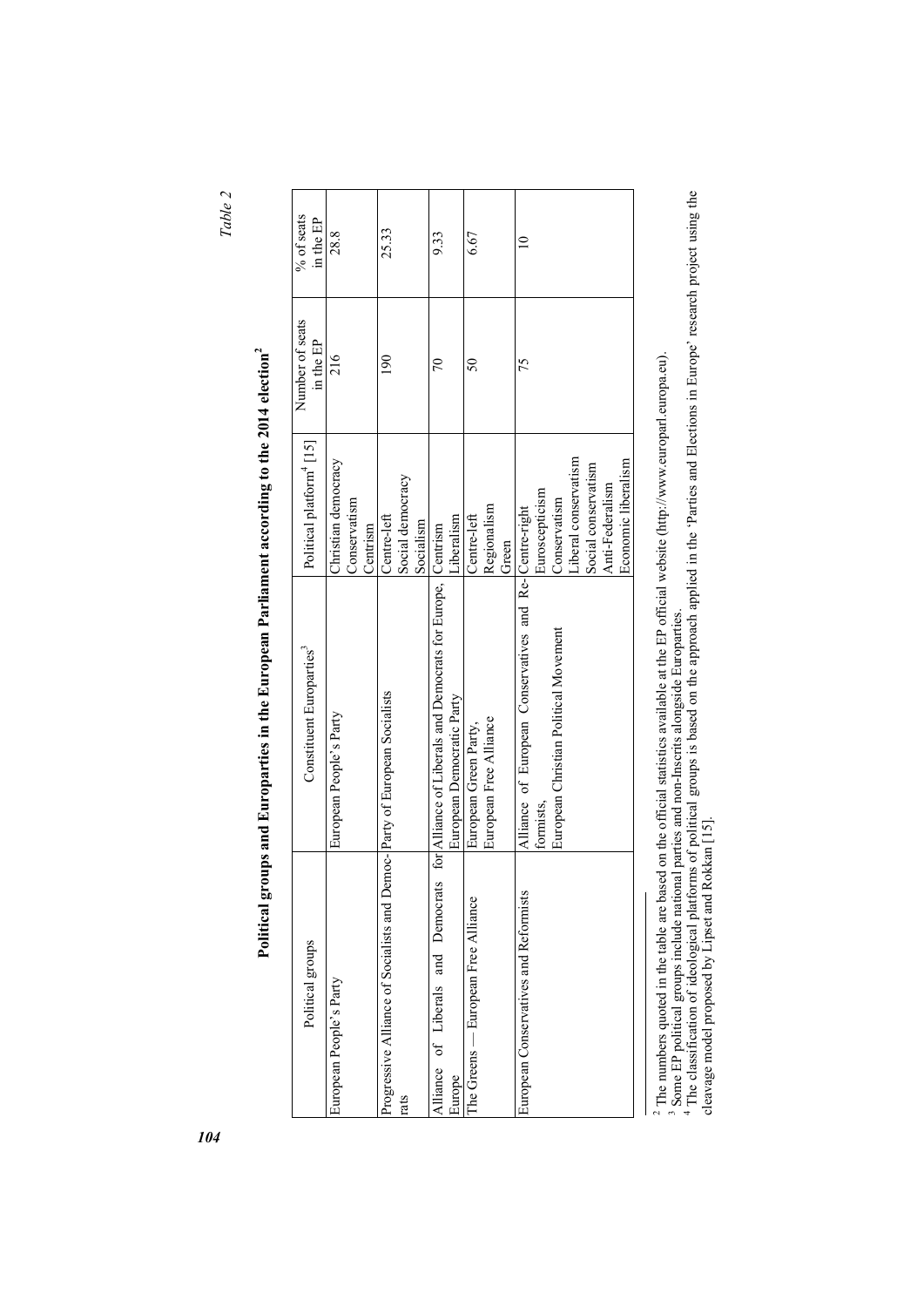End of table 2 *End of table 2* 

| Political groups                        | Constituent Europarties <sup>5</sup>                            | Political platform <sup>6</sup> [15] | Number of seats<br>in the EP | % of seats<br>in the EP |
|-----------------------------------------|-----------------------------------------------------------------|--------------------------------------|------------------------------|-------------------------|
| European United Left — Nordic Green Let | Party of the European Left,                                     | $_{\rm 1.0}$                         |                              | $\frac{8}{6}$           |
|                                         | Nordic Green Left Alliance                                      | Communism                            |                              |                         |
|                                         |                                                                 | Democratic socialism                 |                              |                         |
| Europe of Freedom and Direct Democracy  | Alliance for Direct Democracy in Europe                         | Right-wing                           |                              |                         |
|                                         |                                                                 | Euroscepticism                       |                              |                         |
|                                         |                                                                 | National conservatism                |                              |                         |
|                                         |                                                                 | Right-wing populism                  |                              |                         |
| Europe of Nations and Freedom           | European Alliance for Freedomd,                                 | Euroscepticism                       | şχ                           | 5.07                    |
|                                         | Movement for a Europe of Nations and Free-National conservatism |                                      |                              |                         |
|                                         | dom                                                             | Right-wing populism                  |                              |                         |
| Non-Inscrits                            | Alliance of European National Movements                         | Euroscepticism                       |                              |                         |
|                                         |                                                                 |                                      |                              |                         |

<sup>&</sup>lt;sup>5</sup> Some EP political groups include national parties and non-Inscrits alongside Europarties.<br><sup>6</sup> The classification of ideological platforms of political groups is based on the approach applied in the 'Parties and Electi <sup>5</sup> Some EP political groups include national parties and non-Inscrits alongside Europarties.<br><sup>6</sup> The classification of ideological platforms of political groups is based on the approach applied in the 'Parties and Electio

cleavage model proposed by Lipset and Rokkan [15].<br>7 Non-attached MEPs who do not sit in any recognised EP groups. Most of them represent far-right and far-left movements and parties criticising European integration.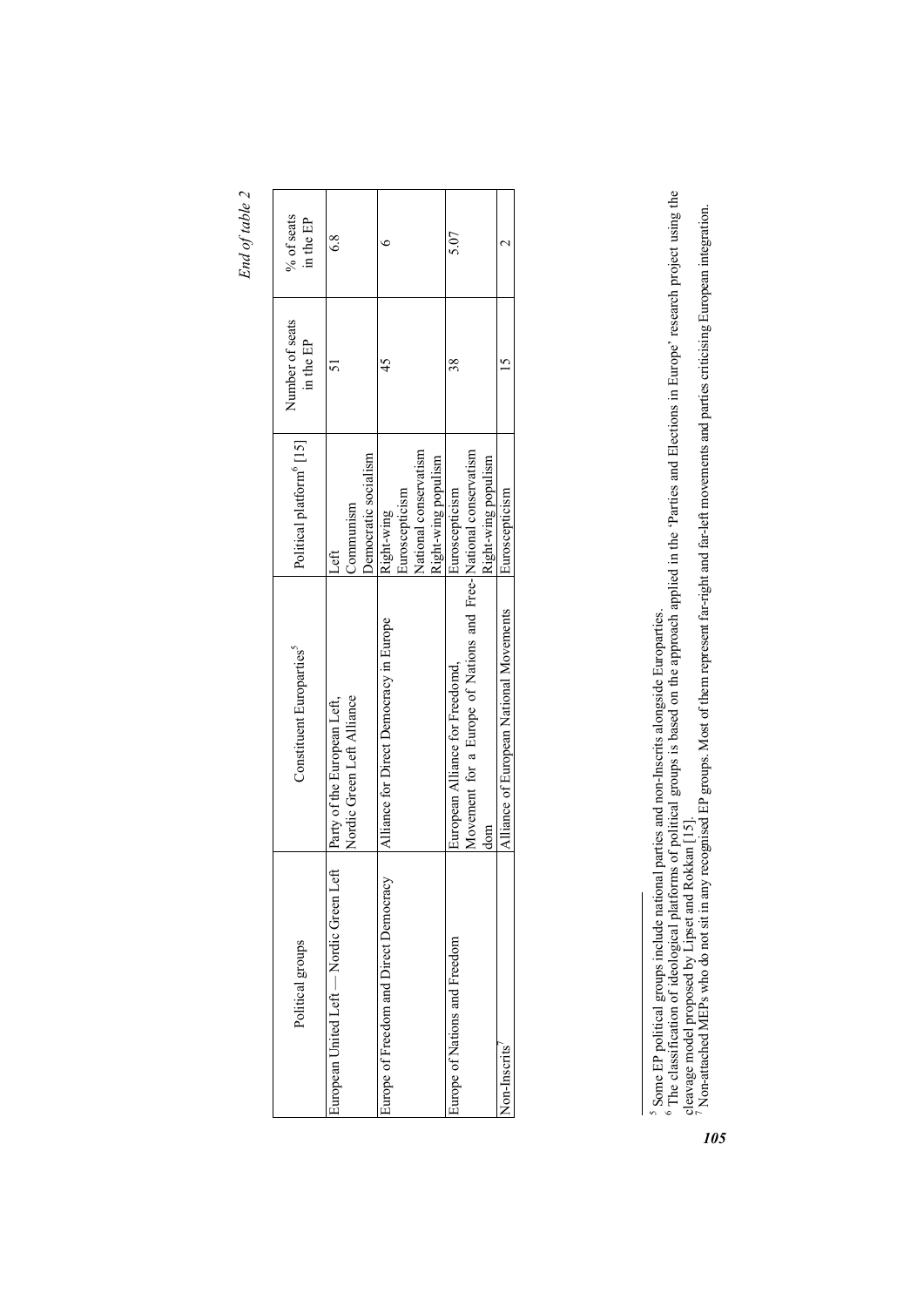## European-level (supranational) party system

The 'two-tier' structure of European-level party organisations stirred heated debates among researchers focusing on the particularities of the EU party system<sup>1</sup>. The problem is that Europarties do not openly compete with each other during EP elections. Some researchers stress the lack of a cohesive system of European-level party representation due to the limits to citizens' participation in EP elections imposed by national borders [17]. Voters elect national rather than European-level parties, although the latter run massive European campaigns. Moreover, Europarties compete with each other through the mediation of national parties for seats in the European Parliament, which affects the balance of forces after the formation of political groups. Creating political groups, Europarties compete in the European Parliament for the influence on Union-level decision-making [24].

The classical definition of the party system formulated by M. Duverge<sup>2</sup> suggests the following criteria for identifying an aggregate of parties as a party system — presence of a party structure, relative stability of connections between party organisations, and dynamic interactions between them (competition). A combination of these characteristics grants 'access' to representing interests of voters in the Parliament, which participates in EU governance.

The European-level party system meets these criteria, although it is not completely identical to a typical national party system. Europarties interact in the European Parliament, where they form political groups, which influence the legislative process in the EU and the operation of the EU governing bodies and compete with the other Europarties and political groups. Therefore, there is a supranational party system, within which Europarties interact and compete at the level of the European Parliament. At the same time, communication with voters is conducted through the constituent national parties, whereas Europarties act as mediators in the course of political group formation (national parties — European parties — political groups).

Thus, the EU party system has both similarities to, and difference from, national party systems. However, using this term in the context of the EU is justified, since Europarties compete with each other and their interaction produces a 'system effect', i. e. legitimises the functioning of the European Parliament.

The EU party system consisting of 15 Europarties and including permanent members — national parties of EU member states — can be considered as a multi-party system. This corresponds to Duverger's law stating that proportional representation tends to favour multipartism, which is observed at the levels of both national party system and the EU [2].

Ò

 1 This article treats the term 'European-level party system' as synonym for the 'EU party system'.

<sup>&</sup>lt;sup>2</sup> 'In every country, over a relatively long period of time, there is a certain stability in the number of parties, their internal structures, their ideologies, even their respective sizes, alliances, and types of opposition' [2, p. 31].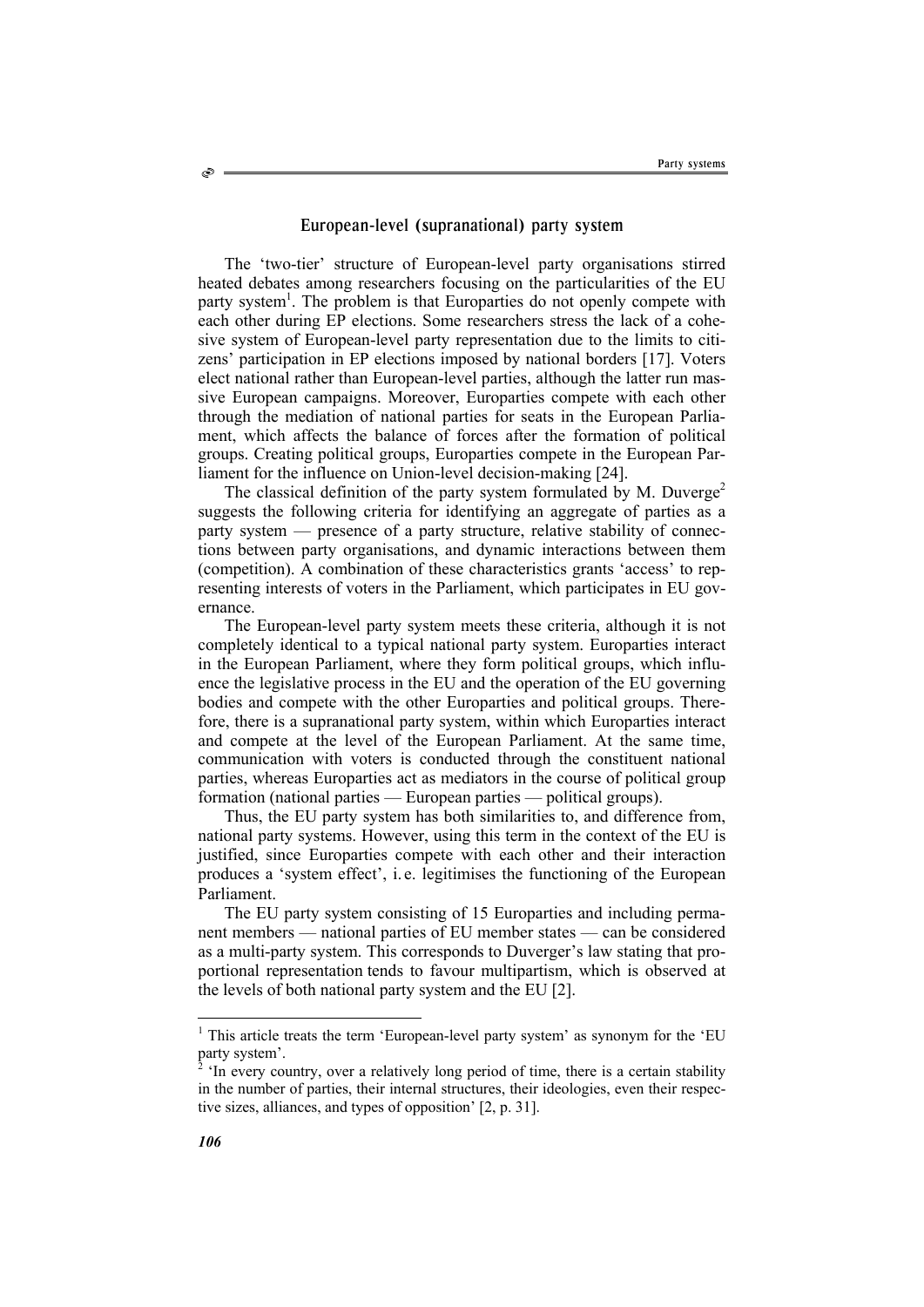An important feature is that no political force has an absolute parliamentary majority in the European Parliament (above 50% of votes). Primarily, this is a result of national party systems translated to European level. As mentioned above, the total number of Europarties (both parliamentary and those without representation in the EP) is fifteen. Such diversity is created by the pluralism of political programmes and agendas of national parties and the erosion of class structure in European societies. As a result, no political platform promoted by Europarties can win a majority of European votes.

It is also important to consider another feature of European parties. Some less influential national parties with small representation in national parliaments can have large political representation in the European Parliament, which gives them an opportunity to influence European political processes [9]. For instance, in the 2014 EP elections, Marine Le Pen's National Front won in France, the Danish People's Party in Denmark, the UK Independence Party in the UK, etc. Of course, the impressive performance of these parties is accounted for by growing Euroscepticism in the EU amid the financial crisis and migration problems. However, winning EP elections does not mean a victory at the national level [23]. A statistical analysis of voters' behaviour in EP elections fits in the 'second-order election' pattern. This means that voters view elections to the EP as an interim confidence referendum and a chance to voice protest against the ruling national parties and the policies of supranational institutions of the EU [16]. In general, the difference between the results of leading national parties in national and EP elections is approximately 40%.

The impressive results of oppositional parties in European-level elections are accounted for by the particularities of the EU election system, namely, its two-tier structure [12]. Its supranational components include the following common rules. MEPs are directly elected in each EU member state based on the proportionality principle. The election threshold in member states is 5% of the total vote. These conditions crate a favourable situation for less influential parties of second and third rank to secure representation in the European Parliament.

The national level is regulated by the laws of EU member states. Each state determines the number of constituencies. An up to 5% election threshold is set by each member state (in some countries, the threshold does not apply). In all countries, candidates are nominated by political parties (national parties of member states put up candidates and hold election campaigns [14]). However, some countries nominate independent MPs (for instance, Poland and Ireland). In different countries, seats are distributed using disparate methods, including the highest averages method, the Hare quota, the Droop quota, the Webster/Sainte-Laguë method, and others. Moreover, voting age also ranges from 18 to 25 years [8].

Thus, the election system combining national and supranational elements accounts for the particularities of the structure and functioning of the supranational party system. Moreover, it is closely connected with the two-tier system of the latter and a significant number of parties at European level.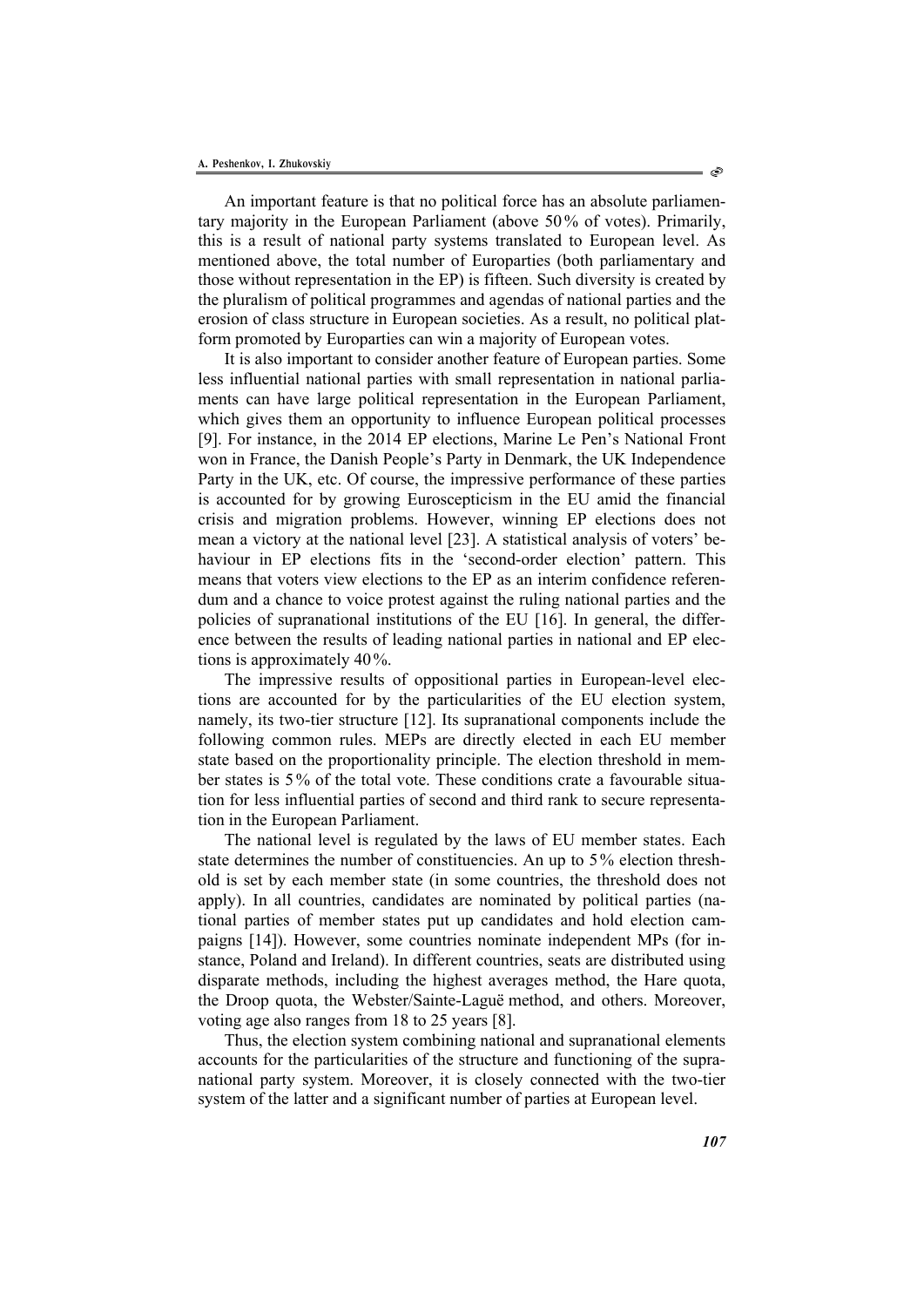# **Conclusions**

A combination of national and European institutions creates a complex multi-tier system of political relations in the European Parliament and the EU in general. Organisational structures and stable competitive interaction between Europarties in the European Parliament support the hypothesis about the development of a supranational party system in the EU.

The EU is an intergovernmental association, which has developed a complex system of supranational political institutions. These institutions are coordinated with and sometimes opposed to the political bodies of EU member states. These factors explain the key features of the functioning of the EP and the EU party system — the two-tier structure of Europarties and the EU party and election system combining national and supranational components. There are a number of secondary characteristics — the intermediary function of Europarties bringing together national parties and parliamentary political groups, the absence of a parliamentary majority in the EP, the impressive performance of oppositional national parties in European elections accounted for by typical models of voters' behaviour, etc.

A comparative analysis shows that the influence of Europarties is distributed unevenly in the European Parliament. Four centrist parties account for the majority of EP seats and have the largest representation in EU governing bodies. As a result, the leading parties have significant administrative resources and they are closely connected with supranational EU structures. In their turn, small Europarties have little administrative impact on the EU governing bodies and they often represent the extremes of the political spectrum, sometimes espousing Euroscepticism.

Despite their gradual structuring and ideological grouping, Europarties still depend on political groups in the legislative process and national parties in the election process. Today, Europarties fulfil a number of important political and integration functions. However, they are not major drivers behind European integration and they are unlikely to become ones in the near future due to the lack of institutional tools of direct influence and the absence of direct communication with voters.

One of the ways to strengthen the role of Europarties could be creating a European constituency distributing a certain proportion of EP seats (10% is often proposed) among Europarties. Direct participation in elections within the European constituency would bring European institutions closer to EU citizens. Voters would have an opportunity to vote for candidates from other countries, which would strengthen the institution of European citizenship and contribute to the European agenda in the European Parliament, which still serves as a platform to many MEPs to promote national rather than European interests.

At the same time, this reform would be associated with significant risks establishing a European constituency would open up additional political opportunities for large European parties at the expense of small national par-

S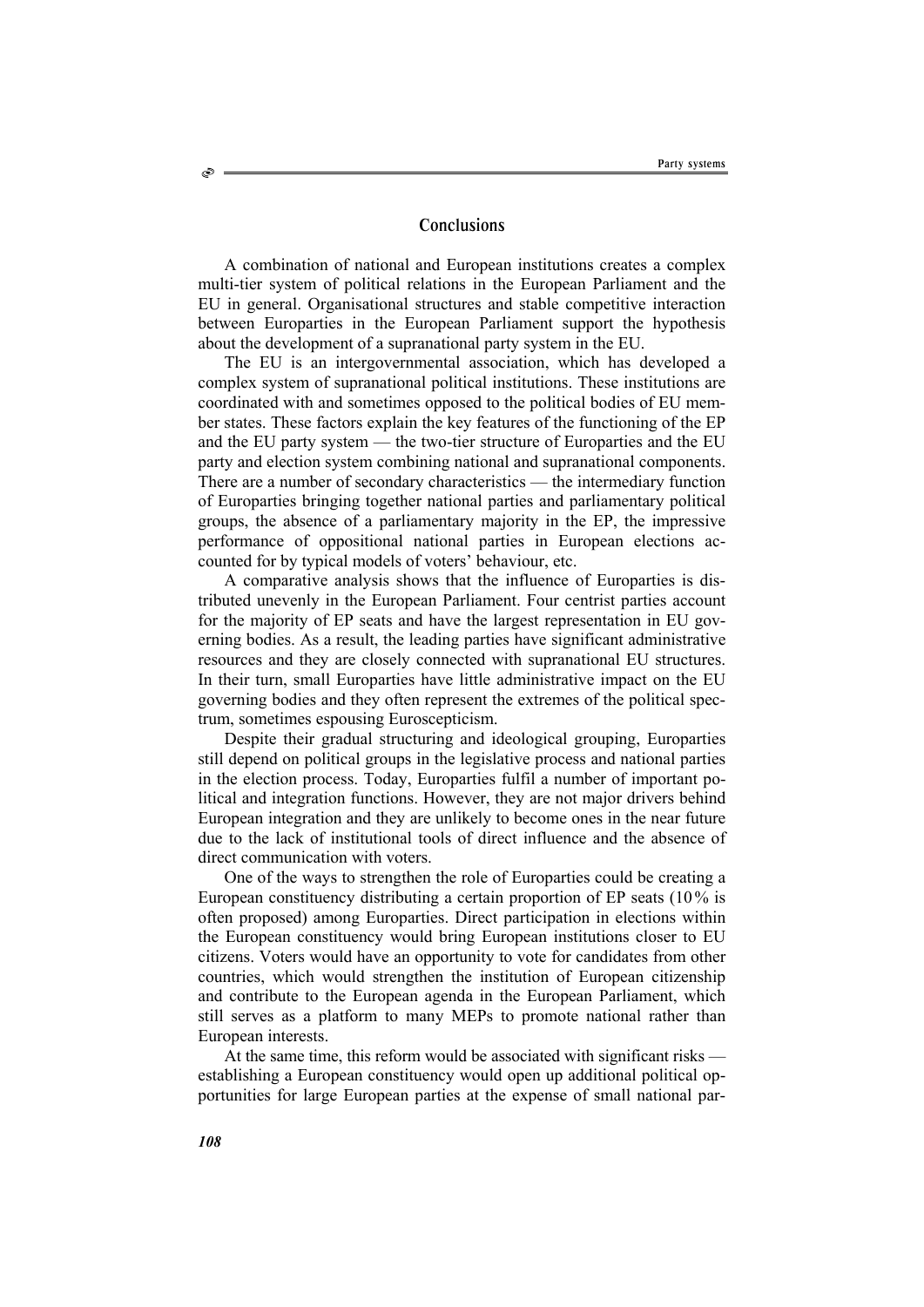ties. Large, well-known Europarties will enjoy significant support within such constituency thus reducing the actual spectrum of voters from EU member states represented in the European Parliament.

These characteristics suggest that the political transformation of the EU from an intergovernmental association to a (con)federation has not completed yet. A complex system of institutions and coordination of interests in the framework of the European Parliament and the EU decelerates and decentralises the decision-making process. This results in disagreements between the European institutions and the national governments of EU member states. The latter are associated with concentrated authority and clearly formulated national interests, which encourages them to influence Europeanlevel decision-making so that it meets the national interests. These complications can be overcome through either developing European integration (for instance, establishing a European constituency) or partially 'liberating' national governments from supranational EU structures.

### *References*

1. Grechishnikova, E. V. 2011, Pravovoi status Evropeiskogo parlamenta: sravnitelno-pravovoi analiz [Legal status of the deputy of the European Parliament: comparative legal analysis], *Vestnik Omskogo universiteta* [Herald of Omsk University], no 4, p. 44—63.

2. Dyuverje, M. 2000, *Politicheskie partii* [Political parties], Moscow.

3. Zhukovskiy, I. I. 2010, *Stanovlenie partijnoj sustemy Respubliki Polsha* [The formation of the party system Poland], Kaliningrad, 186 p.

4. Zhukovskiy, I. I. 2005, Partijnyje sistemy Vyshegradskih stran i evropejskaja integracija [Party systems of the Visegrad countries and the European integration], Kaliningrad, 117 p.

5. Zhukovskiy, I. I. 2011, Rekrutacja politicheskih elit v sovremennoj Polshe: nekotoryje predvaritelnyje suzhdenia [Rekrutasya political elites in contemporary Poland: some preliminary judgments], Vestnik Moskovskogo gosudartsvennogo universiteta. Ser.12 Politicheskie nauki [Bulletin of Moscow University. Ser.12 Political Science], no. 6, p. 48—55.

6. Kotta, M. 2012, Politicheskie eliti i stanovlenie politicheskoi sistemi na primere Evropeiskogo soyuza [Political elites and the formation of the political system on the example of the European Union], *Sravnitelnaya politika* [Comparative Politics], no 3, p. 24—45.

7. Lafitskii,V. I. 2005, Vibori v Evropeiskii parlament [Elections to the European parliament], *Jurnal rossiiskogo prava* [Journal of Russian law], no. 4.

8. Mityaeva,Yu. V. 2014, Evroparlament segodnya. Nekotorie aspekti formirovaniya, puti dalneishego razvitiya i vzaimodeistviya [The European Parliament today. Some aspects of formation, ways of further development and cooperation]. In: *Vibori: teoriya i praktika* [Elections: theory and practice], no. 2, p. 48—57.

9. Pogorelskaya, S. V. 2014, Evropeiskaya integraciya kak faktor transformacii nacionalnih partiino\_politicheskih sistem: primer Germanii [European integration as a factor in the transformation of national party-political systems: the example of Germany], *Chelovek. Soobschestvo. Upravlenie* [Human. Community. Management], no. 3, p. 51—58.

10. Prohorenko, I. L. 2014, Problema evropeizacii nacionalnih politicheskih partii v gosudarstvah — chlenah Evropeiskogo soyuza [The problem of Europeaniza-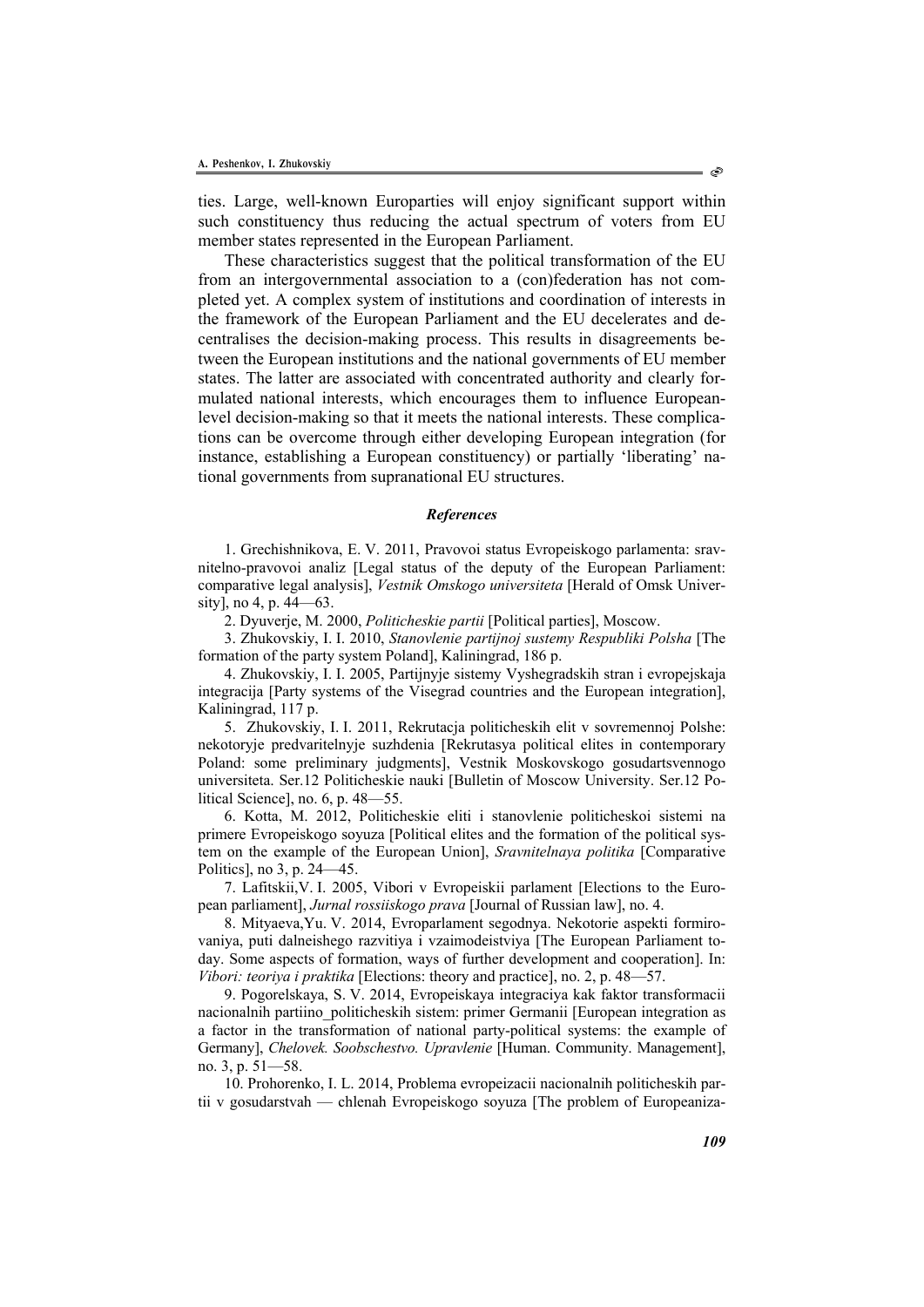tion of national political parties in the states — members of the European Union], *Chelovek. Soobschestvo. Upravlenie* [Human. Community. Management], no. 3, p. 32—40.

11. *Reglament Evroparlamenta i Soveta ES, no. 2004/2003 "O statuse i finansirovanii politicheskih partii na evropeiskom urovne"* [Regulation №2004/2003 of the European Parliament and of the Council On the regulations governing political parties at european level and the rules regarding their funding] 2003, Moskovskaya Gosudarstvennaya Yuridicheskaya Akademiya, Kafedra prava Evropeiskogo Soyuza, Centr prava Evropeiskogo Soyuza [Moscow State Law Academy, Specialized department of the European Union, the Centre of European Union law], available at: http://eulaw.edu. ru/documents/legislation/instit\_organs/parties.htm (accessed 28 September 2015).

12. *Reshenie Soveta Evropeiskogo Soyuza №2002/772/ ES\_ Evratom "Ob izmenenii Akta otnositelno viborov predstavitelei v Evropeiskii parlament na osnove vse\_obschego\_ pryamogo izbiratelnogo prava\_ prilojennogo k Resheniyu 76/787/ EOUS\_ EES\_ Evratom"* [Decision of the Council of the European Union  $\mathbb{N}\mathbb{E}2002/772$  / EU, EAEC "On the change of the Act concerning the election of representatives to the European Parliament by universal suffrage, applieded to Decision 76/787 / ECSC, EEC, EAEC"], 2002, Moskovskaya Gosudarstvennaya Yuridicheskaya Akademiya, Kafedra prava Evropeiskogo Soyuza, Centr prava Evropeiskogo Soyuza [Moscow State Law Academy, Specialized department of the European Union, the Centre of European Union law] available at: http://eulaw.edu. ru/documents/review/obz021120.htm (accessed 28 September 2015).

13. Salomatin, A. Yu., Melikov, A. V. 2015, *Evropeiskii parlament: politikopravovoe issledovanie* [European Parliament: political and legal research], Moscow.

14. Strejneva, M. V. 2010, Strukturirovanie politicheskogo prostranstva v Evropeiskom soyuze (demokratizaciya) [The structuring of the political space in the European Union (democratization)], *Mirovaya ekonomika i mejdunarodnie otnosheniya* [World Economy and International Relations], no. 1, p. 61—72.

15. Shveicer, V. Ya. 2014, *Itogi viborov v Evropeiskii parlament 2014 g.: obschee i osobennoe* [Results of elections to the European Parliament in 2014: the general and special], available at: http://www. ieras. ru/pub/analitlka/5.pdf (accessed 29 September 2015).

16. Shveicer, V. Ya. 2014, Vibori v Evropeiskii parlament: sdvigi na partiinopoliticheskom prostranstve [Elections to the European Parliament: changes in the party-political space], *Sovremennaya Evropa* [Modern Europe], no. 4, p. 23—32.

17. Costello, R., Thomassen, J., Rosema, M. 2012, European Parliament Elections and Political Representation: Policy Congruence between Voters and Parties, *West European Politics*, T. 35, Vol. 6, p. 1226—1248.

18. *Database "Parties and Elections in Europe",* 2014, available at: http://www. parties-and-elections.eu/eu.html (accesses 4 October 2015).

19. *Grants from the European Parliament to political parties at European level per party and per year,* 2015, available at: http://www. europarl. europa. eu/pdf/ grants/Grant\_amounts\_parties%2003—2015\_new%20logo. pdf (accesses 20 December 2015).

20. Hix, S. 2002, A Supranational Party System and the Legitimacy of the European Union, *The International Spectator,* no. 4, p. 49—60.

21. Hix, S., Kreppel, A., Noury, A. 2003, The Part System in the European Parliament: Collu-sive or Competitive? *JCMS*, no. 2, p. 309—331.

22. Hix, S., Lord, C. 1997, *Political Parties in the European Union*, N. Y.